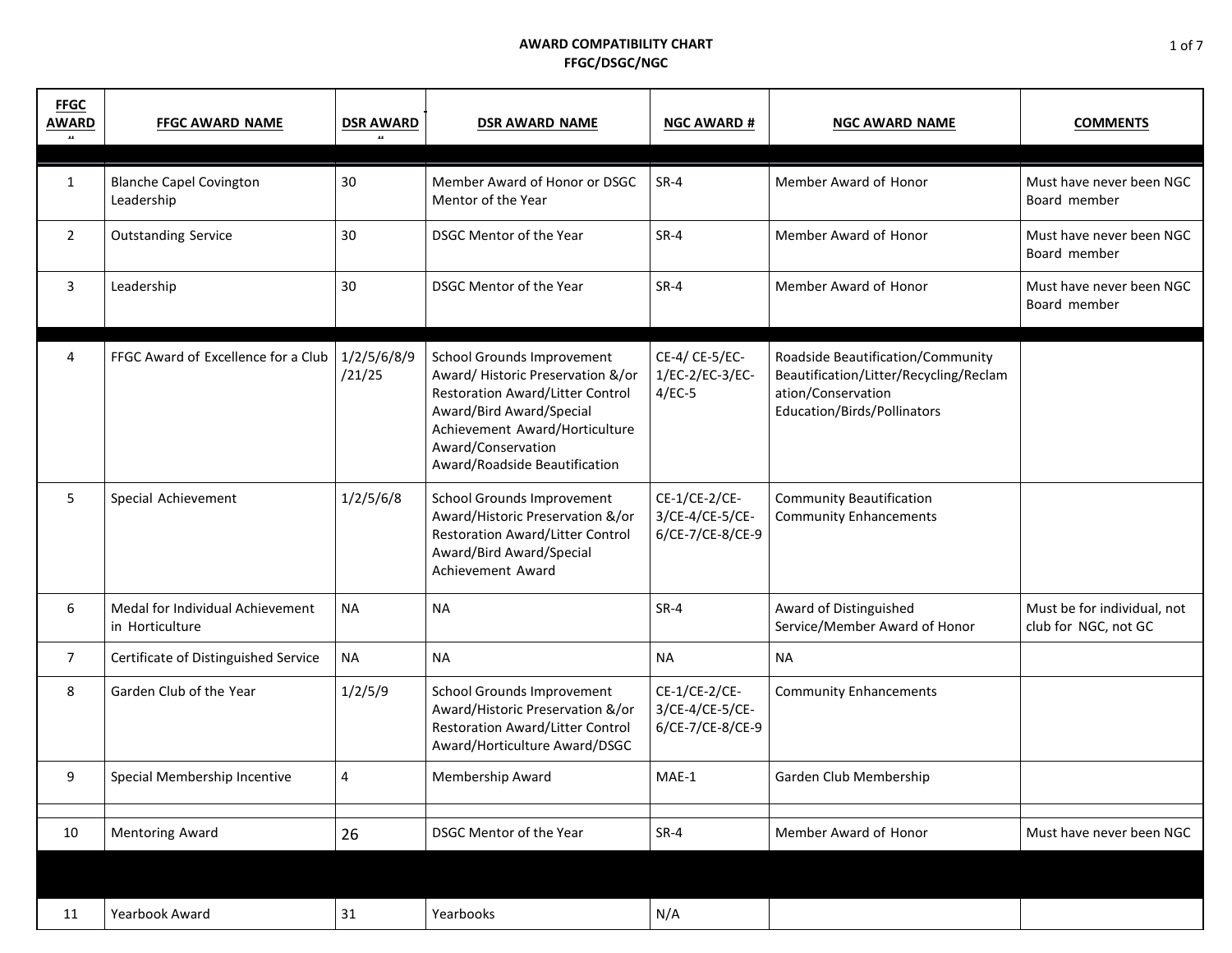| 12                   | Newsletter/Magazine/Bulletin              | <b>NA</b>        | <b>NA</b>                                                                                                | MAE 4                  | Publications                                                                                  |                                                                      |
|----------------------|-------------------------------------------|------------------|----------------------------------------------------------------------------------------------------------|------------------------|-----------------------------------------------------------------------------------------------|----------------------------------------------------------------------|
| 13                   | Publication                               | 29               | <b>NGC Publicity Press Book</b>                                                                          | MAE 4                  | Publications                                                                                  |                                                                      |
| <b>FFGC</b><br>AWARD | <b>FFGC AWARD NAME</b>                    | <b>DSR AWARD</b> | <b>DSR AWARD NAME</b>                                                                                    | <b>NGC AWARD #</b>     | <b>NGC AWARD NAME</b>                                                                         | <b>COMMENTS</b>                                                      |
| 14                   | DePalma/Sillik Website Award              | NA               | <b>NA</b>                                                                                                | MAE 2                  | Social Media, Website                                                                         |                                                                      |
| $14-A$               | Facebook Award                            | <b>NA</b>        | <b>NA</b>                                                                                                | MAE 2                  | Social Media, Website                                                                         |                                                                      |
| 15                   | Garden Therapy Geriatric &<br>Exceptional | 8/9/17           | Special Achievement Award/<br>Horticulture Award/Community<br><b>Action Award</b>                        | CE-5/G-3/FS-16         | <b>Community Beautification/Therapy</b><br>Gardens/Floral Design Program                      |                                                                      |
| 17                   | Decoration of Historical Buildings        | $\mathbf{3}$     | <b>Public Relations Award</b>                                                                            | $CE-5$                 | <b>Community Beautification</b>                                                               |                                                                      |
| 18                   | <b>Historic Preservation Award</b>        | 3/11/8           | <b>Public Relations/Historic</b><br>Preservation &/or Restoration<br>Award/ Special Achievement<br>Award | CE-5/CE-7-<br>$9/CE-6$ | <b>Community Beautification/Historic</b><br>Preservation/Civic Projects with Native<br>Plants |                                                                      |
| 20                   | Year's Horticulture Programs              | 9                | <b>Horticulture Award</b>                                                                                | NA                     | NA                                                                                            |                                                                      |
| 21                   | <b>Horticultural Achievement</b>          | 9                | <b>Horticulture Award</b>                                                                                | <b>NA</b>              | <b>NA</b>                                                                                     |                                                                      |
| 26                   | Pioneers in Florida Horticulture          | <b>NA</b>        | <b>NA</b>                                                                                                | SR-8                   | Award of Distinguished Service                                                                | Award cert. #5234 may be<br>purchased from NGC HQ.<br>member service |
| 28                   | Horticulture Leadership Award             | 30               | Member Award of Honor                                                                                    | $SR-4$                 | Member Award of Honor                                                                         | Not on NGC Board                                                     |
| 29                   | <b>Community Service Design Award</b>     | 3/17             | <b>Community Action Award</b>                                                                            | $CE-1/CE-5$            | Container Gardening/Beautification<br>Project                                                 |                                                                      |
| 30                   | <b>Community Gardens</b>                  | 1/17             | School Grounds Improvement<br>Award/Community Action Award                                               | CE-1/CE-5/G1/G2        | <b>Community Gardens/Community</b><br><b>Beautification/Container</b><br>Gardening/Edible     |                                                                      |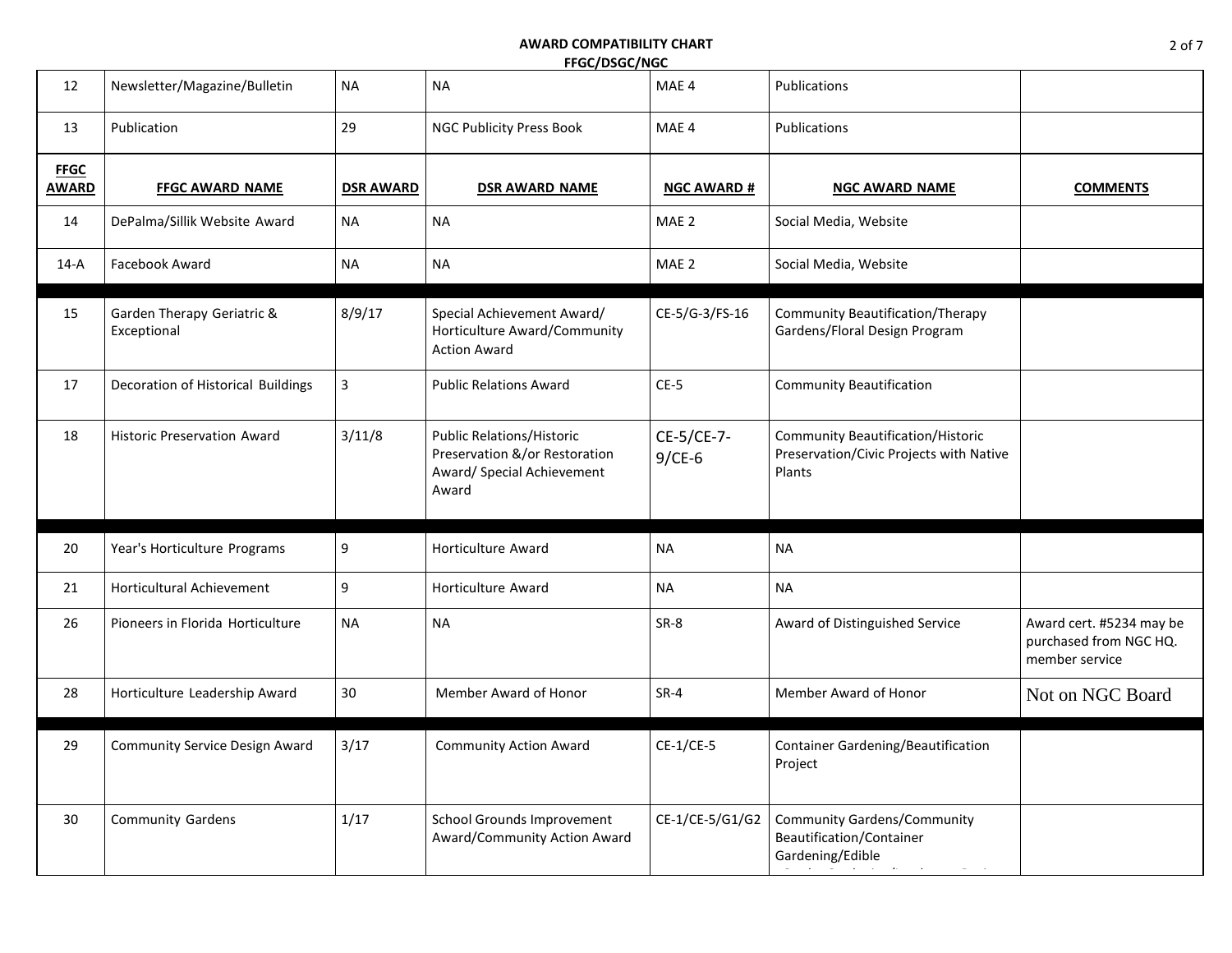| 31                          | Madira Bickel Civic Achievement<br>Award          | 1/5/7/25          | School Grounds Improvement<br>Award/Litter Control Award/Tree<br>Planting Award/Roadside<br><b>Beautification Award</b>                                     | CE-1/CE-2/CE-<br>4/CE-5/CE-6/EC-<br>5/G3 | <b>Community Gardens/Roadside</b><br>Beautification/Community<br>Beautification/Therapy<br>Gardens/Landscape Design/Roadside<br>Plantings/Civic Projects with Native<br>Plants | May potentially fit one of<br>the DSR/NGC Awards,<br>depending on the type of<br>project. |
|-----------------------------|---------------------------------------------------|-------------------|-------------------------------------------------------------------------------------------------------------------------------------------------------------|------------------------------------------|--------------------------------------------------------------------------------------------------------------------------------------------------------------------------------|-------------------------------------------------------------------------------------------|
| <b>FFGC</b><br><b>AWARD</b> | <b>FFGC AWARD NAME</b>                            | <b>DSR AWARD</b>  | <b>DSR AWARD NAME</b>                                                                                                                                       | <b>NGC AWARD #</b>                       | <b>NGC AWARD NAME</b>                                                                                                                                                          | <b>COMMENTS</b>                                                                           |
| 32                          | Park/City Planting                                | 7/16/17           | Tree Planting Award/Adopt-a- Park<br>Award/Community Action                                                                                                 | CE-1/CE-2/CE-<br>$4/CE-5/$               | <b>Community Gardens/Roadside</b><br>Beautification/Community<br>Beautification/Landscape Design                                                                               | May potentially fit one of<br>the DSR/NGC Awards,<br>depending on the type of<br>project. |
| 33                          | Clyde D. Ware Award for Civic<br>Development      | 1/5/7/8/16/<br>17 | School Grounds Improvement<br>Award/Litter Control Award/Tree<br><b>Planting Award/Special</b><br>Achievement Award/Adopt-A-<br>Park Award/Community Action | CE-1/CE-2/CE-<br>$4/CE-5$                | <b>Community Gardens/Roadside</b><br>Beautification/Community<br>Beautification                                                                                                | May potentially fit one of<br>the DSR/NGC Awards,<br>depending on the type of<br>project. |
| 36                          | Community Service Award                           | 1/3/5/7/16/<br>17 | School Grounds Improvement<br>Award/Public Relations Award/<br>Litter Control Award/Tree Planting<br>Award/Adopt-a-Park<br>Award/Community Action Award/    | CE-1/CE-2/CE-<br>$4/CE-5$                | <b>Community Gardens/Roadside</b><br>Beautification/Community<br>Beautification                                                                                                |                                                                                           |
| 37                          | <b>School Grounds Beautification</b>              | 1/7/8             | School Grounds Improvement<br>Award/Tree Planting<br>Award/Special Achievement<br>Award                                                                     | CE-1/CE-2/CE-5                           | <b>Community Gardens/Community</b><br>Beautification/Landscape Design                                                                                                          |                                                                                           |
| 38                          | Civic Beautification/Garden of the<br>Month Award | 3/7               | <b>Public Relations/Tree Planting</b><br>Award                                                                                                              | MAE-1                                    | Garden Club Membership                                                                                                                                                         |                                                                                           |
| 39                          | Arbor Day Celebration                             | 3/7/17/23         | Pub. Rela./ Tree Planting<br>Award/Community Ser./Arbor Day                                                                                                 | CE-5/CE-4/CE-<br>$6/CE-8/EC-6$           | Community Beautification/Landscape<br>Design/Roadside Plantings/Civic<br>Projects with Native Plants                                                                           |                                                                                           |
| 40                          | Arlington Dolly Morris Award                      | 10                | Landscape Design Award                                                                                                                                      | CE-8 /CE-6/EC-5                          | Landscape Design/Civic Projects with                                                                                                                                           |                                                                                           |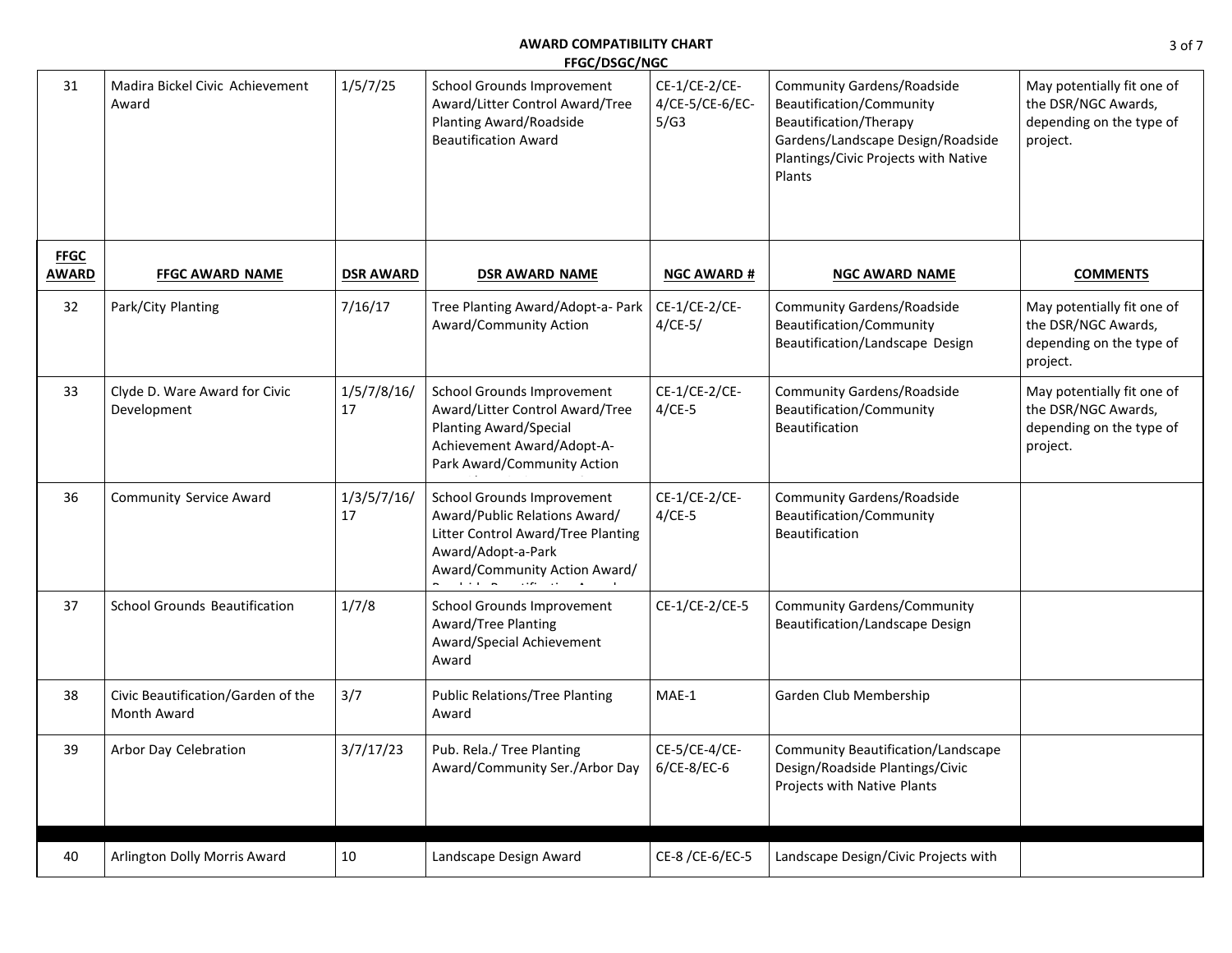| 41                                                | The Senator Dirksen Marigold<br>Award       | 10/16            | Landscape Design Award/Adopt-A-<br>Park Award                                                                                           | CE-5/CE-8                         | Community Beautification/Landscape<br>Design                                                                                                                                                                                                   |                 |
|---------------------------------------------------|---------------------------------------------|------------------|-----------------------------------------------------------------------------------------------------------------------------------------|-----------------------------------|------------------------------------------------------------------------------------------------------------------------------------------------------------------------------------------------------------------------------------------------|-----------------|
| 42                                                | Edible Garden Award                         | 8/9              | Special Achievement<br>Award/Horticulture Award                                                                                         | $G-2$                             | <b>Edible Garden</b>                                                                                                                                                                                                                           |                 |
| <b>FFGC</b><br><b>AWARD</b><br>$\boldsymbol{\mu}$ | <b>FFGC AWARD NAME</b>                      | <b>DSR AWARD</b> | <b>DSR AWARD NAME</b>                                                                                                                   | <b>NGC AWARD #</b>                | <b>NGC AWARD NAME</b>                                                                                                                                                                                                                          | <b>COMMENTS</b> |
| 43                                                | <b>Blue Star Memorial Marker Award</b>      | 3/2/8/10/16      | Pub. Rela./Historic Preservation<br>&/or Restoration Award/Special<br>Achievement Award/Landscape<br>Design Award/Adopt-A-Park<br>Award | CE-1/E-2/CE-<br>$5/CE-6 -9$       | <b>Community Gardens/Community</b><br>Beautification/Historic<br>Preservation/Blue Star Memorial<br>Highway Marker/Blue Star Memorial<br>Byway Marker/Blue Star Memorial<br>Marker at a National Cemetery/Civic<br>Projects with Native Plants |                 |
| 44                                                | Native Plant Landscaping                    | 7/18/21          | Tree Planting Award/Wildflower<br>Award/Conservation Award                                                                              | CE-1/CE-2/CE-<br>5/CE-8/CE-6/EC-5 | <b>Community Gardens/Community</b><br>Beautification/Landscape Design/Civic<br>Projects with Native Plants/Outdoor<br><b>Classrooms &amp; Native Trails</b>                                                                                    |                 |
| 45                                                | Edible Garden in an Ornamental<br>Landscape | 8/9              | Special Achievement Award/<br><b>Horticulture Award</b>                                                                                 | $G-2/G-3$                         | <b>Edible Gardens/ Therapy Gardens</b>                                                                                                                                                                                                         |                 |
|                                                   |                                             |                  |                                                                                                                                         |                                   |                                                                                                                                                                                                                                                |                 |
| 46                                                | Garden Tour Award                           | <b>NA</b>        | <b>NA</b>                                                                                                                               | $MAE-1$                           | Garden Club Membership                                                                                                                                                                                                                         |                 |
| 47                                                | Habitat for Humanity Award                  | 10/17            | Landscape Design Award/<br><b>Community Action Award</b>                                                                                | CE-6/MAE-1                        | Civic Projects with Native<br>Plants/Garden Club Membership                                                                                                                                                                                    |                 |

**Tree Planting**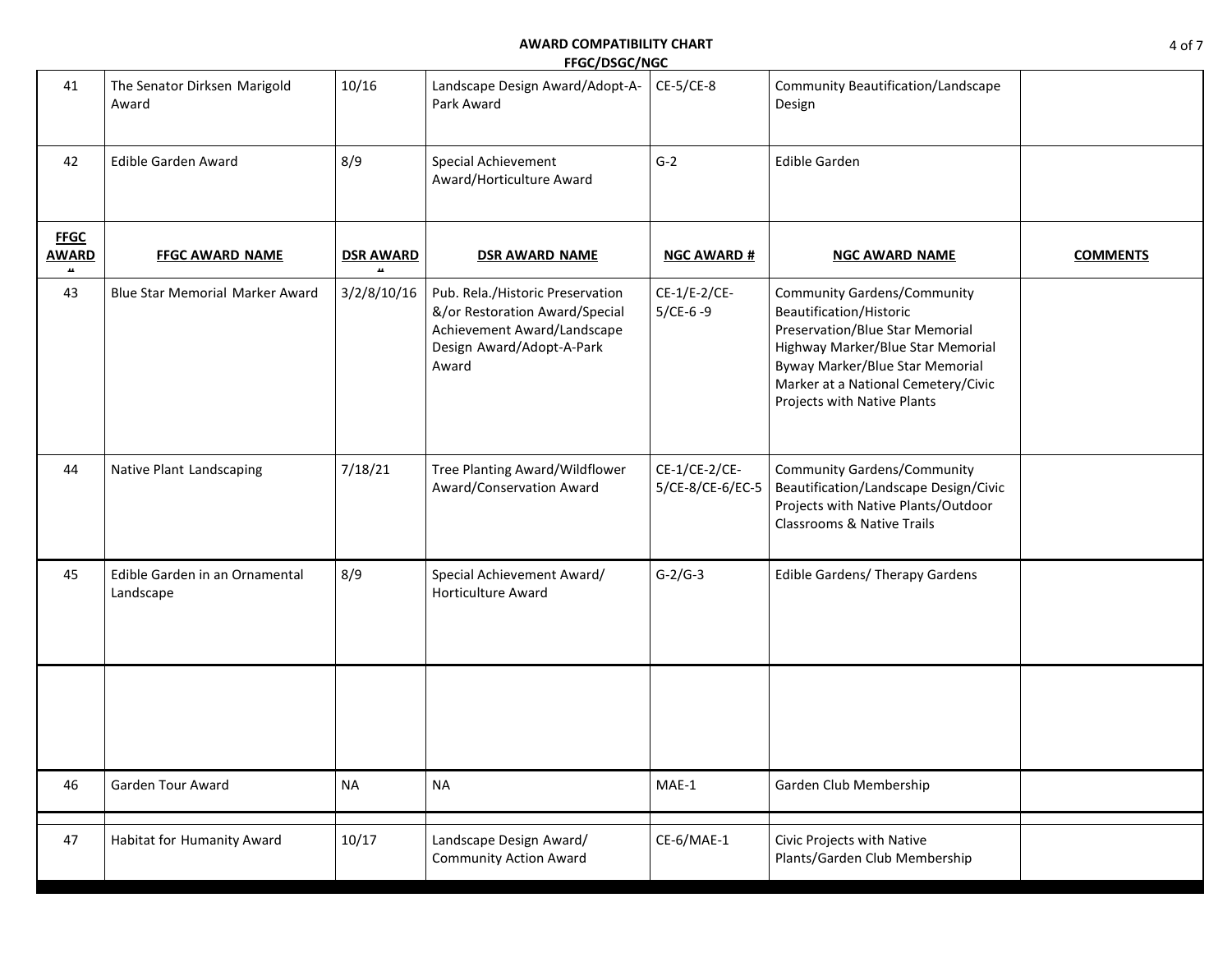| 48                                            | <b>Flowering Tree</b>                                   | 1/7/16/25                        | School Grounds Improvement<br>Award/Tree Planting Award/<br>Adopt-A-Park Award/Roadside<br><b>Beautification Award</b> | CE-1/CE-2/CE-<br>4/CE-5/CE-8/CE-6 | <b>Community Gardens/Roadside</b><br>Beautification/Community<br>Beautification/Landscape<br>Design/Roadside Plantings/Civic<br>Projects with Native Plants |                 |
|-----------------------------------------------|---------------------------------------------------------|----------------------------------|------------------------------------------------------------------------------------------------------------------------|-----------------------------------|-------------------------------------------------------------------------------------------------------------------------------------------------------------|-----------------|
| 49                                            | Tree Planting Achievement                               | 7/16/25                          | Tree Planting Award/Adopt-A-<br>Park Award/Roadside<br><b>Beautification Award</b>                                     | CE-1/CE-2/CE-<br>$5/CE-4/CE-6$    | <b>Community Gardens/Community</b><br>Beautification/Landscape<br>Design/Roadside Plantings/Civic<br>Projects with Native Plants                            |                 |
| <b>FFGC</b><br><b>AWARD</b><br>$\mathbf{u}$ . | <b>FFGC AWARD NAME</b>                                  | <b>DSR AWARD</b><br>$\mathbf{u}$ | <b>DSR AWARD NAME</b>                                                                                                  | <b>NGC AWARD #</b>                | <b>NGC AWARD NAME</b>                                                                                                                                       | <b>COMMENTS</b> |
| 50                                            | <b>Environmental Education Award</b>                    | 6/8                              | <b>Bird Award/Special Achievement</b><br>Award                                                                         | $EC-1/EC-2/EC-$<br>3/G4           | Conservation Education/Wildlife<br>Gardening                                                                                                                |                 |
| 51                                            | <b>Environmental Education Involving</b><br>Youth Award | 5/8/13                           | Litter Control Award/Special<br>Achievement/Environmental<br><b>Education Award</b>                                    | EC-1/EC-2/EC-<br>3/G4             | Conservation Award/Conservation<br><b>Education/Wildlife Gardening</b>                                                                                      |                 |
| 52                                            | Wildlife Survival Award                                 | 3/6/13                           | <b>Public Relations Award/Bird</b><br>Award/ Environmental Ed<br>.Award/Butterfly Conservation<br>Award                | EC-1/EC-2/EC-3                    | Conservation Activities/Conservation<br>Education/Wildlife Survival                                                                                         |                 |
| 53                                            | Wildlife Award                                          | 3/6/13                           | <b>Public Relations Award/Bird</b><br>Award/ Environmental Ed<br>.Award/Butterfly Conservation Aw                      | EC-1/EC-2/EC-3                    | Conservation Activities/Conservation<br>Education/Wildlife Survival                                                                                         |                 |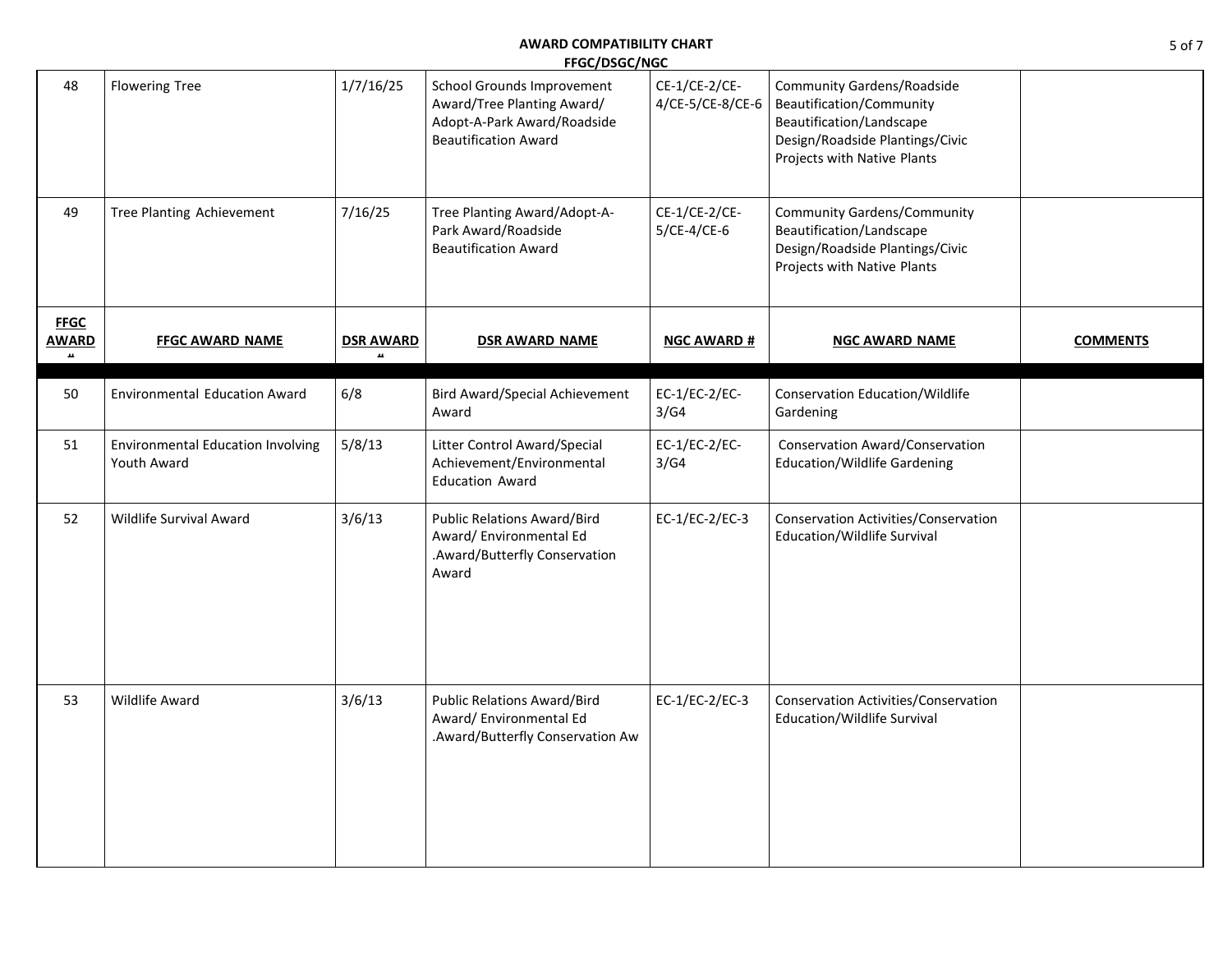| 55                                                | Eloise Sniffen Conservation Award                                 | 8/10/18/21/<br>25                      | Special Achievement<br>Award/Landscape Design<br>Award/Wildflower<br>Award/Conservation<br>Award/Roadside Beautification<br>Award | CE-1/CE-4/CE-<br>5//EC-1/EC-2/EC-<br>4/CE 7-9/CE-6/G-<br>4 | <b>Community Gardens/Roadside</b><br>Beautification/Community<br>Beautification/Conservation<br>Education/Water/Landscape<br>Design/Roadside Plantings/Civic<br>Projects with Native Plants/Wildlife<br>Gardening |                                                    |
|---------------------------------------------------|-------------------------------------------------------------------|----------------------------------------|-----------------------------------------------------------------------------------------------------------------------------------|------------------------------------------------------------|-------------------------------------------------------------------------------------------------------------------------------------------------------------------------------------------------------------------|----------------------------------------------------|
| 56                                                | <b>Butterfly Conservation Award</b>                               | 8/14                                   | Special Achievement<br>Award/Butterfly Conservation                                                                               | EC-2/EC-3/CE-<br>$6/G-4$                                   | Conservation<br>Education/Pollinators/Civic Projects<br>with Native Plants/Wildlife Gardening                                                                                                                     |                                                    |
| 58                                                | Promoting Bees Through<br>Knowledge                               | 3/8/15                                 | <b>Public Relations Award/Special</b><br>Achievement<br>Award/Environmental Education                                             | $EC-3$                                                     | Wildlife Survival                                                                                                                                                                                                 |                                                    |
| <b>FFGC</b><br><b>AWARD</b><br>$\boldsymbol{\mu}$ | <b>FFGC AWARD NAME</b>                                            | <b>DSR AWARD</b><br>$\boldsymbol{\mu}$ | <b>DSR AWARD NAME</b>                                                                                                             | <b>NGC AWARD #</b>                                         | <b>NGC AWARD NAME</b>                                                                                                                                                                                             | <b>COMMENTS</b>                                    |
| 61                                                | Nell Coe Award "WOW" 100 Ways<br>to Play Outside with New Friends | 4                                      | Membership Award for State<br>GC determined by NGC<br>membership records, Oct 31                                                  | MAE-1/MAE-6                                                | Garden Club Membership                                                                                                                                                                                            | MAE-6 Data from<br>NGC, no application<br>accepted |
| 62                                                | Mary S. Compton Award for<br>Publicity                            | 3/29                                   | <b>Public Relations Award/Publicity</b><br>Press Book                                                                             | MAE-1                                                      | Garden Club Membership                                                                                                                                                                                            | Press Book has been<br>changed to Membership       |
| 63                                                | Garden Center Programs                                            | 3/8/9                                  | <b>Public Relations/Special</b><br>Achievement/Horticulture Award                                                                 | CE-5/EC-1/EC-2                                             | Beautification Project/Conservation<br>Activities/Conservation Education                                                                                                                                          |                                                    |
| 64                                                | Library                                                           | N/A                                    | N/A                                                                                                                               | N/A                                                        | N/A                                                                                                                                                                                                               |                                                    |
| 65                                                | <b>Convention Delegate</b>                                        | <b>NA</b>                              | <b>NA</b>                                                                                                                         | <b>NA</b>                                                  | <b>NA</b>                                                                                                                                                                                                         |                                                    |
| 66                                                | National Garden Week Award                                        | 3/17                                   | Public Relations Award/<br><b>Community Action Award</b>                                                                          | MAE-5                                                      | National Garden Week                                                                                                                                                                                              |                                                    |
| 69                                                | Digital Photography Awards                                        | <b>NA</b>                              | <b>NA</b>                                                                                                                         | <b>NA</b>                                                  | Coming Soon                                                                                                                                                                                                       |                                                    |
|                                                   |                                                                   |                                        |                                                                                                                                   |                                                            |                                                                                                                                                                                                                   |                                                    |
|                                                   |                                                                   |                                        |                                                                                                                                   |                                                            |                                                                                                                                                                                                                   |                                                    |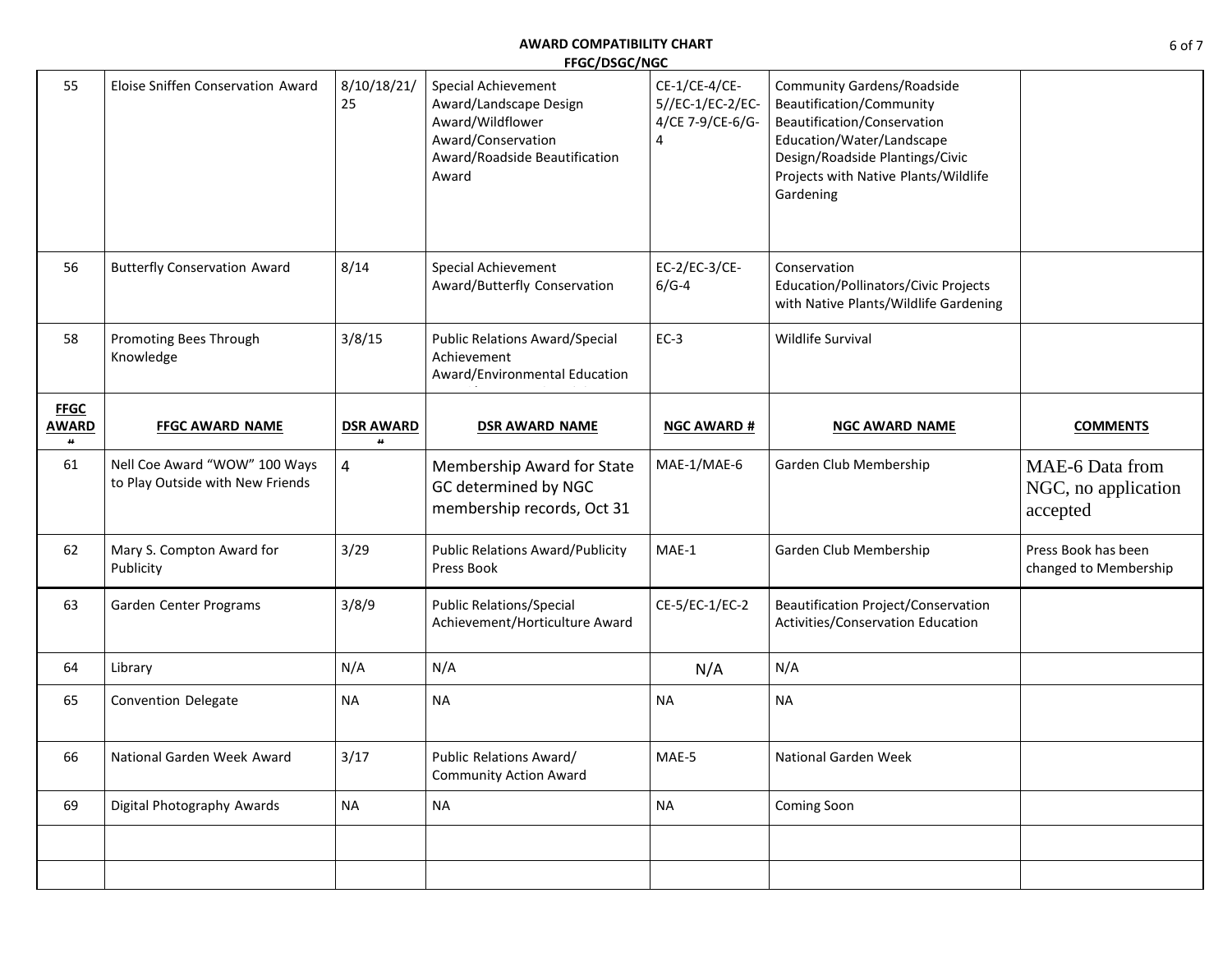| 71           | The Ella Joyce Boals Program Award | 3/8/9/13         | <b>Public Relations Award/Special</b><br>Achievement Award/Horticulture<br>Award/Environmental Education                                  | $CE-1/CE-5$                                                                    | Community Gardens/ Beautification<br>Project/                                                                                                                                                                                                                             |                                          |
|--------------|------------------------------------|------------------|-------------------------------------------------------------------------------------------------------------------------------------------|--------------------------------------------------------------------------------|---------------------------------------------------------------------------------------------------------------------------------------------------------------------------------------------------------------------------------------------------------------------------|------------------------------------------|
| 73           | Public Program                     | 3/8/9/13/17      | <b>Public Relations Award/Special</b><br>Achievement Award/Horticulture<br>Award/Environmental Education<br>Award/Community Action Award  | CE-1/CE-4/CE-<br>$5/CE-6/EC-1/$<br>EC-2/EC-6/FD-2                              | <b>Community Gardens/Roadside</b><br>Plantings/Beautification<br>Project/Community Project with Native<br>Plants/Wildflowers/ Conservation<br>Activities/Conservation<br>Education/Organic Gardening/Floral<br>Design Program                                             |                                          |
| 74           | Year's Programs                    | 3/8/9/13/17      | <b>Public Relations Award/Special</b><br>Achievement Award/Horticulture<br>Award/Environmental Education<br>Award/ Community Action Award | CE-1/CE-2/CE-<br>3/EC-1/EC-2/EC-<br>3/EC-4/EC-5/EC-<br>4/EC-6/FD-<br>$2/MAE-1$ | <b>Community Gardens/Permanent</b><br>Community Improvement/Food Bank<br>Donations/Conservation Award/Litter,<br>Recycling, Reclamation/Conservation<br>Education/Birds/Pollinators/Water/Org<br>anic Gardening Practices/Floral Design<br>Program/Garden Club Membership |                                          |
| <b>FFGC</b>  |                                    |                  |                                                                                                                                           |                                                                                |                                                                                                                                                                                                                                                                           |                                          |
| <b>AWARD</b> | <b>FFGC AWARD NAME</b>             | <b>DSR AWARD</b> | <b>DSR AWARD NAME</b>                                                                                                                     | <b>NGC AWARD #</b>                                                             | <b>NGC AWARD NAME</b>                                                                                                                                                                                                                                                     | <b>COMMENTS</b>                          |
| 75           | "Fun with Flowers" Program         | 3/8/9/17         | <b>Public Relations Award/Special</b><br>Achievement Award/Horticulture<br>Award/Community Action Award                                   | FD-2/MAE-1                                                                     | Floral Design Program/Garden Club<br>Membership                                                                                                                                                                                                                           |                                          |
| 76           | "Fun with Flowers" Series Award    | 3/8/9/17         | <b>Public Relations Award/Special</b><br>Achievement Award/Horticulture<br>Award/Community Action Award                                   | FD-2/MAE-1                                                                     | Floral Design Program/Garden Club<br>Membership                                                                                                                                                                                                                           |                                          |
| 78           | Parks & Grounds Program            | <b>NA</b>        | <b>NA</b>                                                                                                                                 | N/A                                                                            | N/A                                                                                                                                                                                                                                                                       |                                          |
| 80           | Aet In Bloom Award                 | N/A              | N/A                                                                                                                                       | $FD-2$                                                                         | Floral Design Program                                                                                                                                                                                                                                                     |                                          |
| 81           | Floral Designer's Award            | 26/30            | DSGC Mentor of the Year/Member<br>Award of Honor                                                                                          | $SR-3$                                                                         | Member Award of Honor                                                                                                                                                                                                                                                     | Must have never been NGC<br>Board member |
|              |                                    |                  |                                                                                                                                           |                                                                                |                                                                                                                                                                                                                                                                           |                                          |

**District Awards**